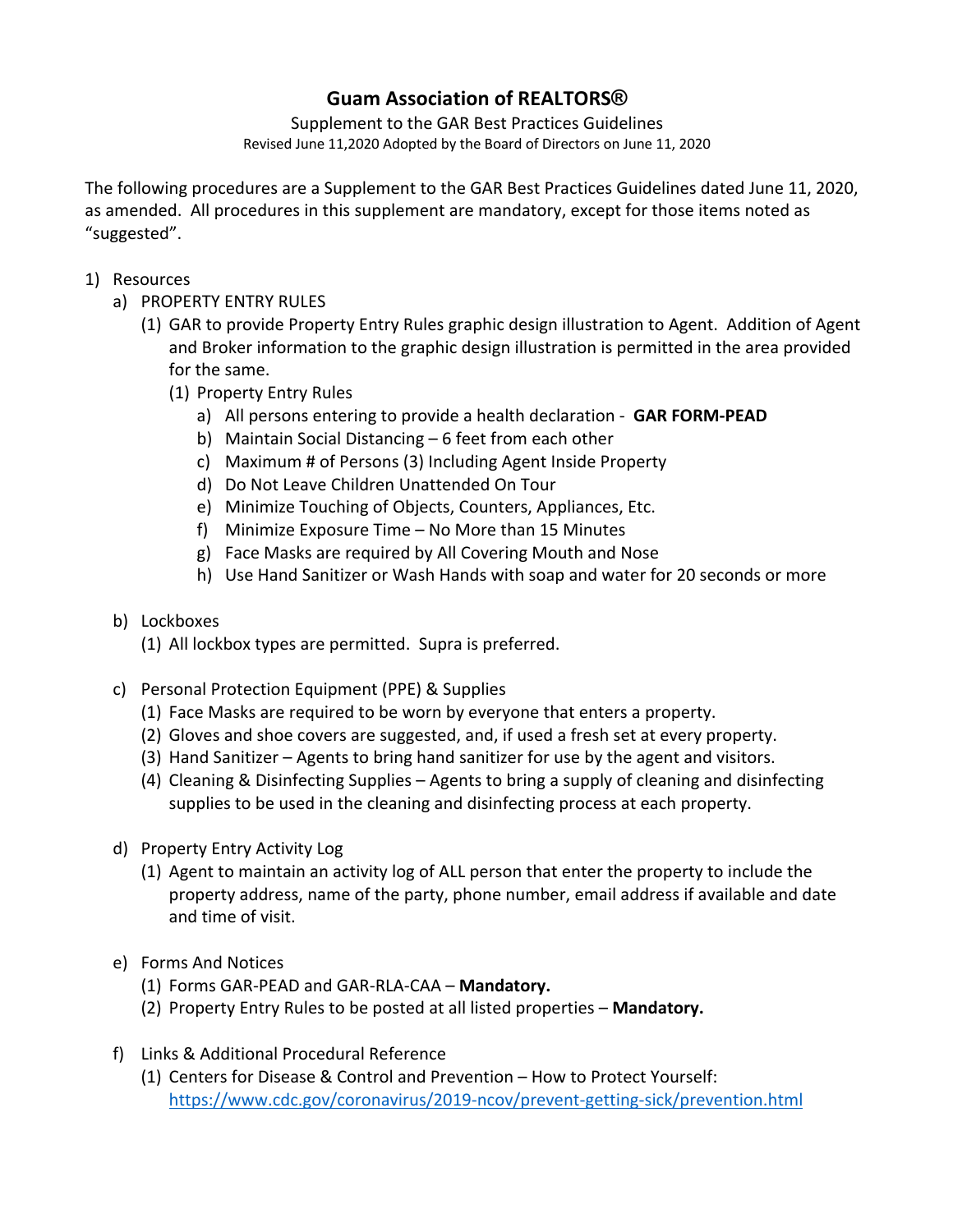- (2) Centers for Disease & Control and Prevention Cleaning and Disinfecting Your Home: https://www.cdc.gov/coronavirus/2019-ncov/prevent-getting-sick/disinfecting-yourhome.html
- (3) National Association of REALTORS (NAR) Coronavirus – A Guide for REALTORS® https://www.nar.realtor/coronavirus-a-guide-forrealtors
- 2) Education
	- a) GAR to host **Mandatory** training
	- b) Four Classes to be held over two weeks, 2 LIVE and 2 Re-Broadcast
	- c) Agents that have not completed training within two weeks from the first live class will be suspended from MLS privileges until such time as they have completed the make-up training to be scheduled by GAR. GAR may impose a \$100 fee for the makeup training since this will need to be specially proctored by GAR.
	- d) Classes will include a required quiz to gauge comprehension.
- 3) Brokerage Office Procedures
	- a) Face Masks must be worn by brokers, agents, employees, and all visitors to a real estate office or when visiting properties. NO FACE MASK, NO ENTRY
	- b) Hand sanitizers must be provided at the entrance to real estate office and if available, at each Agent's desk.
	- c) Employees, and agents, must maintain at least six (6) feet of social distancing from each other and their customers and clients at all times.
	- d) Doorknobs, tables, furniture, frequently touched surfaces, pens, and other instruments must be wiped and sanitized before and after each use.
	- e) In office sales meetings of any kind are prohibited. Meetings must be conducted by telephone or teleconferencing.
	- f) Agents must go home to self-isolate if they experience any recognized symptoms of COVID-19. Any Agent who has experienced COVID-19 symptoms must test negative prior to returning to work.
	- g) Bathrooms must be cleaned regularly throughout the day.
	- h) All activities are by appointment only.
	- i) Physical open houses are prohibited. Virtual open houses are permitted.
	- j) Agents/brokers may refer to additional guidance offered by the National Association of REALTORS (NAR) and the Centers for Disease Control (CDC).
- 4) Listing Agent Procedures
	- a) **Mandatory GAR Form RLA-CAA - Listing Agreement Coronavirus Addendum or Amendment is required for all Active and Pending listings.**
	- b) Initial Listing Setup:
		- **(1)** Obtain a written agreement from Seller/Landlord allowing any person to enter the property or into the dwelling **mandatory GAR Form PEAD - Coronavirus Property Entry Advisory and Declaration.**
		- (2) Check with Homeowners Association (HOA) for any additional rules and procedures regarding Covid-19. Note these in the MLS and remind showing agents.
		- (3) Post Property Entry Rules on the door of entry if vacant or at an appropriate visible location if occupied. Suggest posting rules in multiple locations within the property as a reminder.
		- (4) Place agent prepared "DO NOT TOUCH" notices on objects, counters, appliances, etc.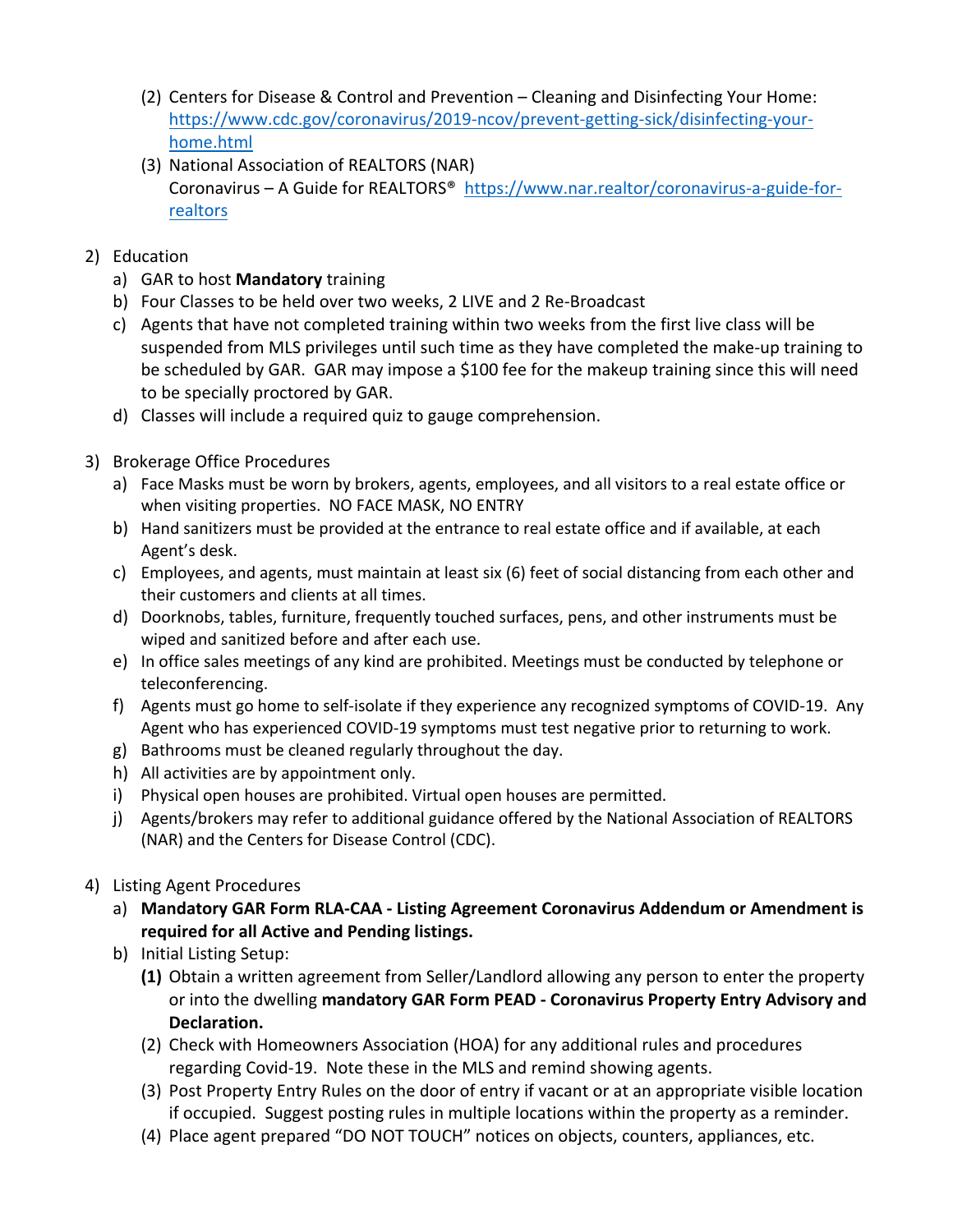- (5) Place agent prepared "DO NOT USE" notices on all Toilets (and urinals as appropriate)
- (6) Clean and Sanitize the Property according to the guidelines stated in "Centers for Disease & Control and Prevention – Cleaning and Disinfecting Your Home"
	- a) For vacant properties:
		- (i) Listing Agent to perform cleaning and disinfection.
	- b) For occupied properties:
		- (i) Provide a copy of the guidelines "Centers for Disease & Control and Prevention  $-$ Cleaning and Disinfecting Your Home" to the occupant at the commencement of the listing and remind them to prepare the property accordingly for showings.
- (7) At completion of preparation of property, and for properties accessed with lockboxes:
	- (1) For Supra Lockboxes:
		- a) Assign the Supra lockbox to the property in the MLS.
		- b) Suggest using Call Before Showing (CBS) feature.
		- c) Suggest using Request Feedback feature.
	- (2) For ALL lockboxes
		- a) Wipe and install Lockbox.
		- b) Wipe keys, place in lockbox and secure.
- c) Listing Agent Servicing
	- (1) Periodically clean and disinfect the property based on showing activity.
- d) Upon Request for Showings of Occupied properties
	- (1) Listing agent to verbally screen ALL occupants of the property
		- (1) Note results of screening in your listing notes.
		- (2) If any do not pass screening, then do not schedule showing.
		- (3) If all pass, then continue scheduling the showing.
	- (2) Occupants to clean and disinfect upon listing agent notice of a showing. Listing agent to make note of date/time of confirmation cleaning and disinfecting in listing record.
- e) At Termination of Listing
	- (1) Clean and disinfect the property
	- (2) Remove All Signage
	- (3) Remove the Supra Lockbox if applicable
- 5) Showing Agent Procedures
	- a) Pre-Showing Procedures
		- (1) Showing agent conducts a verbal screening of all parties that will be attending the showing(s). If passed, then schedule showings. If not passed, do not schedule showings.
		- (2) Showing agent to provide buyer/tenant with a SAMPLE copy of **mandatory GAR Form PEAD - Coronavirus Property Entry Advisory and Declaration** and note this form will be required to be completed by all parties, 18 years and older, for EACH property on tour**.**
		- (3) Showing agent reminds buyer/tenant of:
			- (1) Property Entry Rules
		- (4) Showing agent contacts Listing agent to:
			- (1) Inform listing agent that buyer/tenant has passed Covid-19 screening and confirm showing time.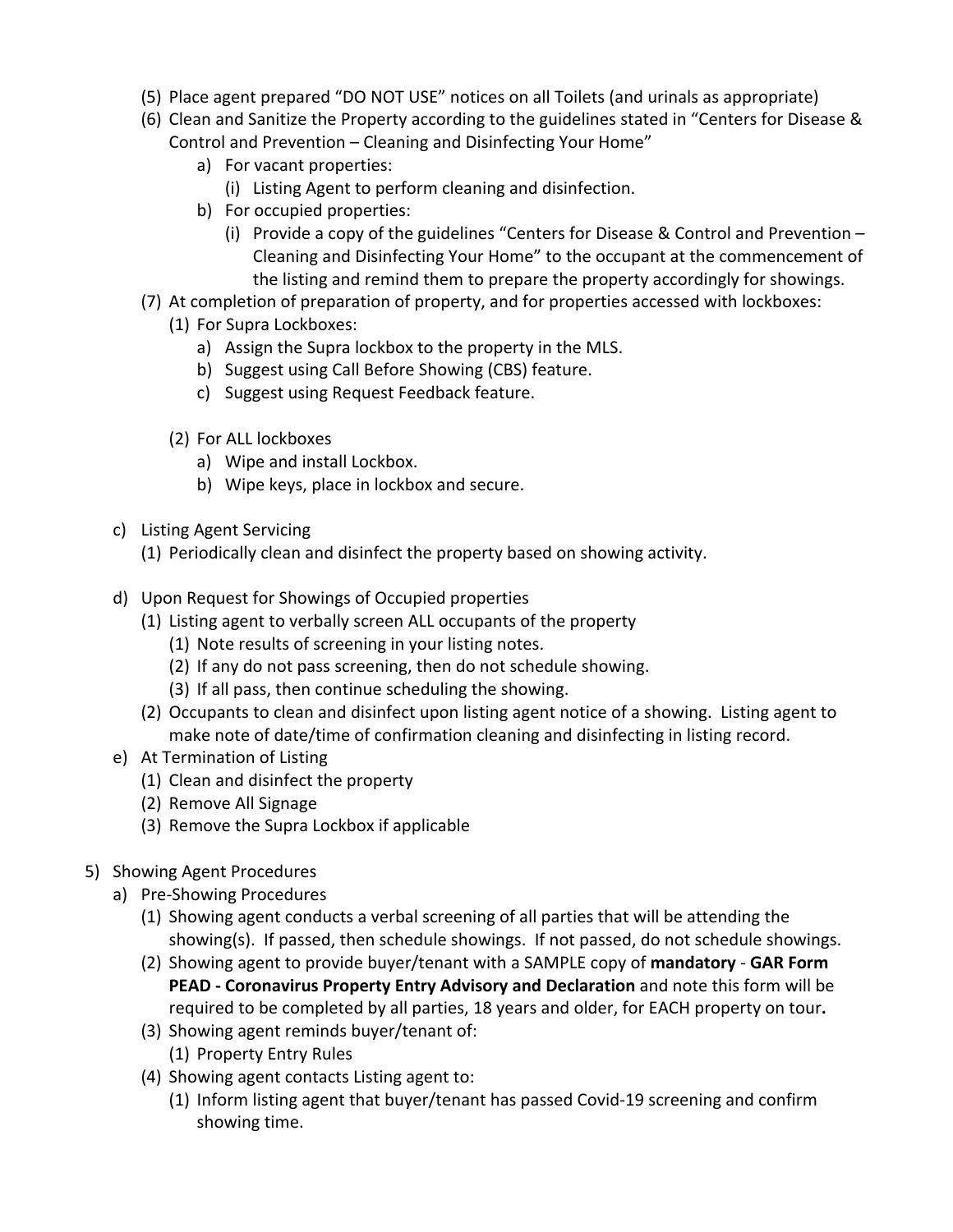- (2) If Occupied
	- a) Confirm with Listing Agent that occupant(s) has/have passed Covid-19 verbal screening within the past 24 hours. Listing agent may need to verbally screen the occupant(s) if the screening was not done within the past 24 hours. If not passed, do not show.
	- b) Prior to the showing, the occupant will need to prepare the property for showing according to "Centers for Disease & Control and Prevention – Cleaning and Disinfecting Your Home" guidelines.
	- c) Have occupants turn the lights on and open interior doors, drapes and blinds prior to the showing.
- (5) Access to Property:
	- (1) For Vacant and Occupied properties, contact listing agent to inform them of the showing schedule per MLS rules and:
		- a) If Supra, and Call Before Showing is enabled, obtain the CBS code.
		- b) If another type of lockbox, obtain lockbox code or instructions to open.
		- c) If No Lockbox used, then showing agent to secure keys from Listing Agent.
- b) Showing Agent Instructions For Every Property
	- (1) Prior to entry to the property:
		- (1) All parties over the age of 18, including the agent, must complete **mandatory GAR Form PEAD - Coronavirus Property Entry Advisory and Declaration. Showing Agent to retain as designated by their Broker.**
		- (2) Showing agent to log all parties on the showing in the Property Entry Activity Log.
		- (3) All parties to follow all posted Property Entry Rules and Notices.
		- (4) All parties to put on Face Masks.
	- (2) Prior to buyer/tenant entering the property the showing agent to:
		- (1) Enter the Property with keys provided from the lockbox or the listing agent. If lockbox, then agent wipes the lockbox with sanitizing wipes, opens lockbox and sanitizes keys that are used to access the property.
		- (2) If Vacant
			- a) Agent to clean and disinfect the property.
		- (3) If Occupied
			- a) Occupant of the property must have already completed the cleaning and disinfection prior to confirmation of showing time/date. For occupied properties that were NOT properly prepared, the showing agent may do the same at their sole discretion prior to the buyer/tenant entering the property or cancel the showing.
	- (3) Showing agent and buyer/tenant to conduct the tour of the property, minimizing showing time —suggested no more than 15 minutes.
	- (4) Upon completion of the Showing
		- (1) For Vacant Properties:
			- a) Showing agent to complete cleaning and disinfection.
		- (2) For Occupied Properties:
			- a) Showing agent to wipe down all items, including door knobs, touched by the buyer/tenant and Showing agent.
			- b) For properties accessed with Lockbox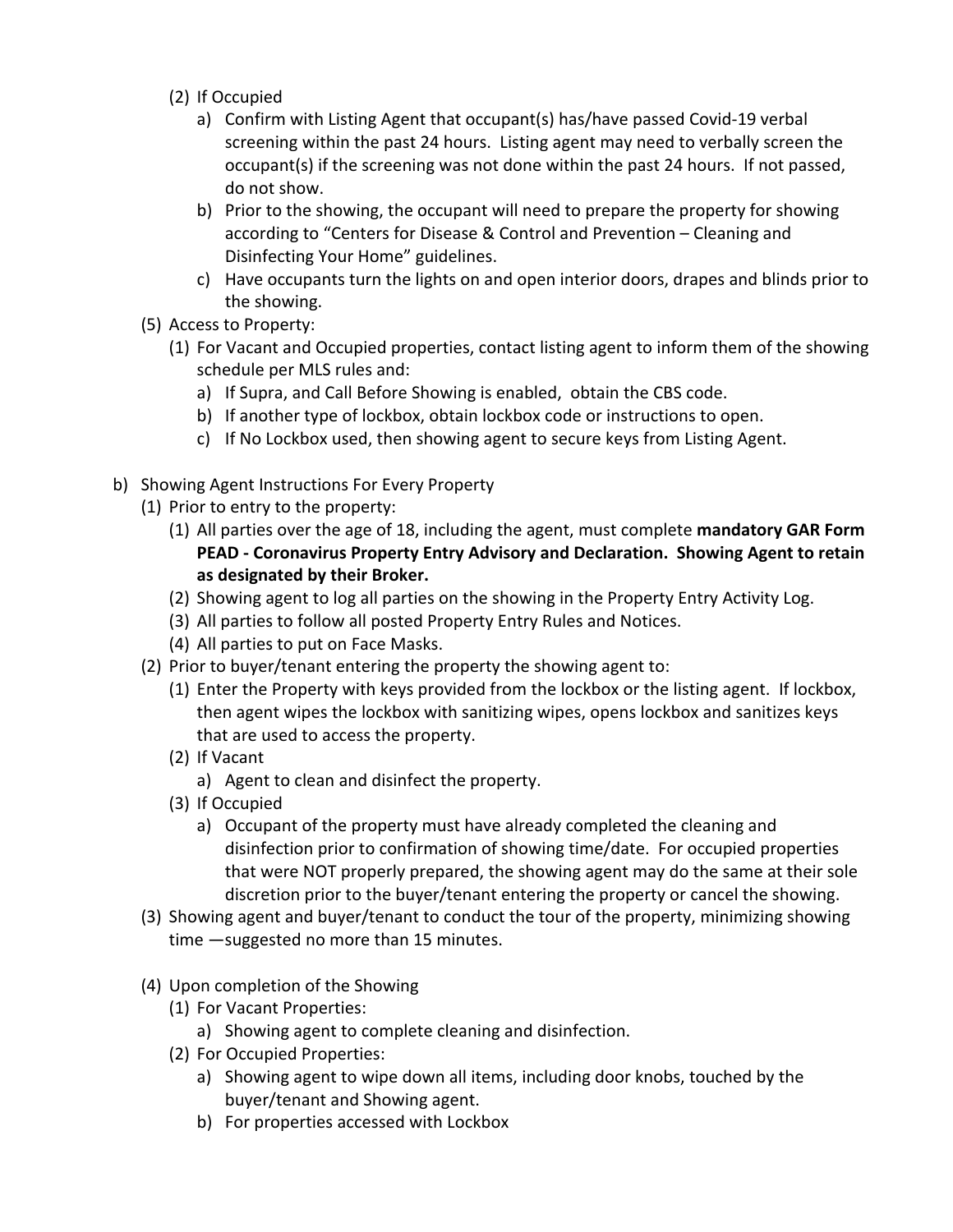- (i) Showing agent to sanitize keys, and outside of lockbox and place keys in the lockbox and secure.
- (3) Showing agent and Buyer/Tenant agent to clean hands with soap and water or hand sanitizer.
- c) Third Party Inspectors, Appraisers, Contractors and Others
	- (1) Pre-Visit Procedures
		- (1) Agent scheduling the work to:
			- a) Conduct a verbal screening of all parties that will be visiting the property. If passed, then schedule work. If not passed, do not schedule work.
			- b) Inform Third Party of any Homeowners Association (HOA) additional rules and procedures regarding Covid-19.
			- c) Provide Third Party with a SAMPLE copy of **mandatory GAR Form PEAD, Coronavirus Property Entry Advisory and Declaration** and note this form will be required to be completed, and a copy provide to the scheduling agent, prior to the Third Party's entry to the property.
			- d) Schedule the Third Party visit to the property.
			- e) Remind Third Party of Property Entry Rules
			- f) Provide access information for the property to the third party.
	- (2) Entering the Property
		- (1) Prior to entry to the property:
			- a) All parties, over the age of 18, including the third party, must complete **mandatory GAR Form PEAD - Coronavirus Property Entry Advisory and Declaration. Third party to provide scheduling agent with copies of all completed PEAD forms. Scheduling agent to retain as designated by their Broker.**
			- b) The party to notify scheduling agent of all parties visiting the property in order for scheduling agent up update their Property Entry Activity Log.
			- c) All parties must put on Face Mask.
		- (2) Access
			- a) Lockbox
				- (i) If a lockbox is used, third party to wipe the lockbox with sanitizing wipes, open lockbox and sanitize keys that are used to access the property.
			- b) Third party unlocks the property with keys from the lockbox or keys from scheduling agent.
		- (3) Pre Work Requirements
			- a) Follow all posted Property Entry Rules and Notices
			- b) If Vacant

(i) Third Party performs cleaning and disinfection of the property.

- c) If Occupied
	- (i) Occupant of the property must have already completed the cleaning and disinfection of the property prior to confirmation of the date/time for third party to enter the property. For occupied properties that were NOT properly prepared, the Third Party may do the same at their sole discretion or cancel their visit to the property.
- d) Third Party to complete their work, minimizing time at the property.